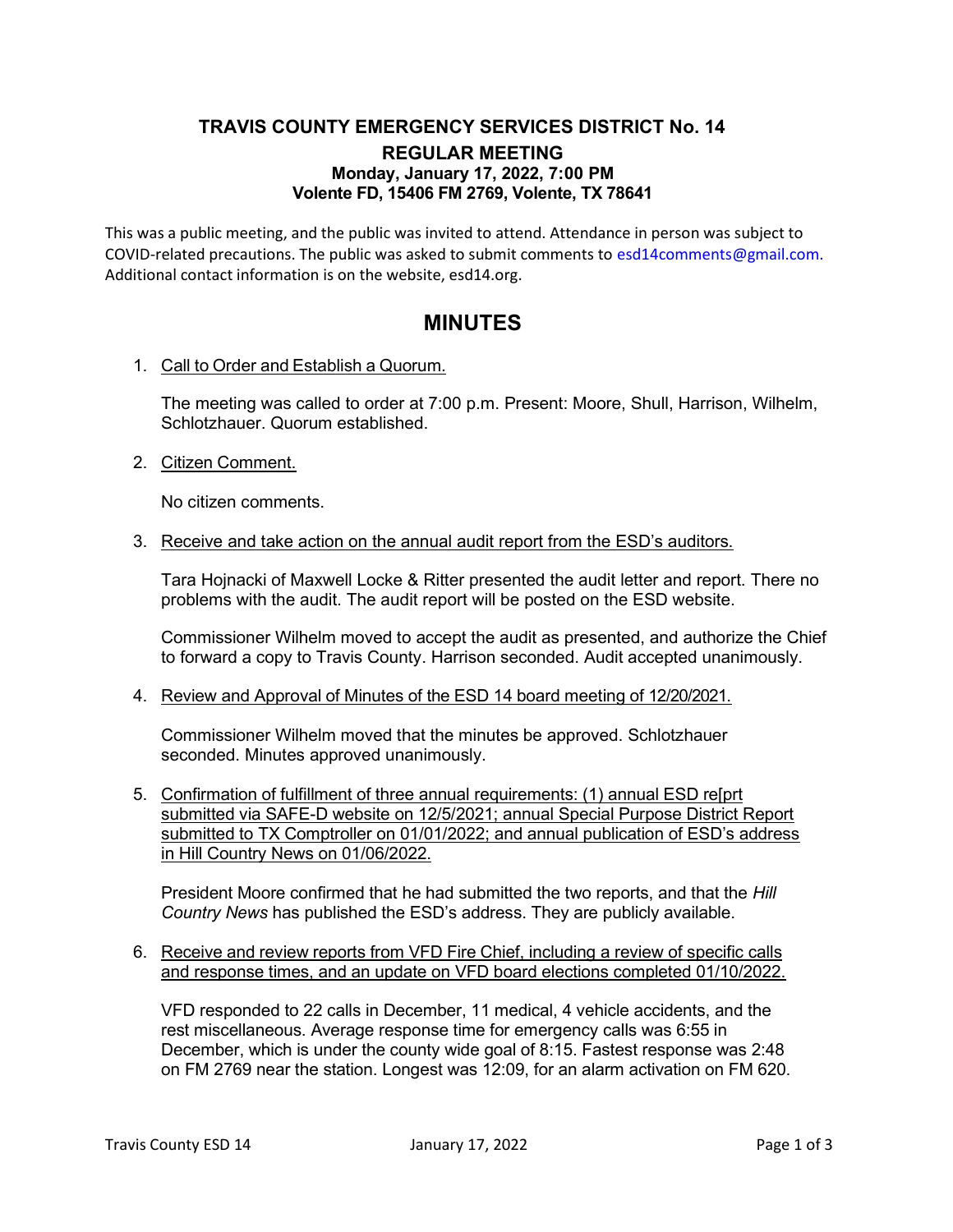Z. Smith was elected President of VFD for 2022, and David Hoffman was elected Secretary. Since there were no competing nominees, both were elected by acclimation. Other officers will continue their terms.

Four VFD fire fighters have tested positive for COVID-19. All have observed proper protocols for isolation.

The system for connecting Travis and Williamson County dispatchers is being tested. If the test is successful, the CAD systems will be connected and tested further. When operational, assistance from Cedar Park will be automatic, just as within Travis County. We hope to receive auto-aid from Cedar Park on the northern ends of Lime Creek and Anderson Mill Roads.

7. Discussion and actions regarding the planned remodeling of VFD building, payment for same, and future changes.

Drawings are complete for station remodeling. Next steps include Village permit, cost-estimating and selection of contractor. President Smith will serve as Project Manager.

No action taken on this item.

#### 8. Discussion and action(s) regarding the Q1 2022 newsletter, publishing an updated Evacuation Map, and future newsletters and public communications.

A draft of the newsletter was reviewed. It was decided to not include the Evacuation Map in the newsletter. It will be a separate mailing in March, as we hope all residents will read the map and keep it handy for emergencies. The map covers Lime Creek Road and FM 2769 in Volente. Residents on the eastern side of the Low-water Bridge would not need water evacuation routes. The newsletter includes fire fighter bios, ESD and VFD board members and a discussion of the volunteer administrative work still performed by ESD residents.

9. Discussion and actions regarding attendance at the 2022 SAFE-D conference.

All five Commissioners are registered to attend the conference.

10. Receive and discuss updates and information regarding emergency services in and around the District, including but not limited to discussions and actions taken by the ESDCC, SAFE-D, other ESDs (including CPFD and AFD) and Travis County.

No new information for this item.

11. Review and approval of Treasurer's Report.

Property tax revenues dominated December, with a total of \$277,815.77. Sales tax revenue dropped slightly from last month at \$99,195.33. Total revenues including adjustments were \$ 377,044.04.